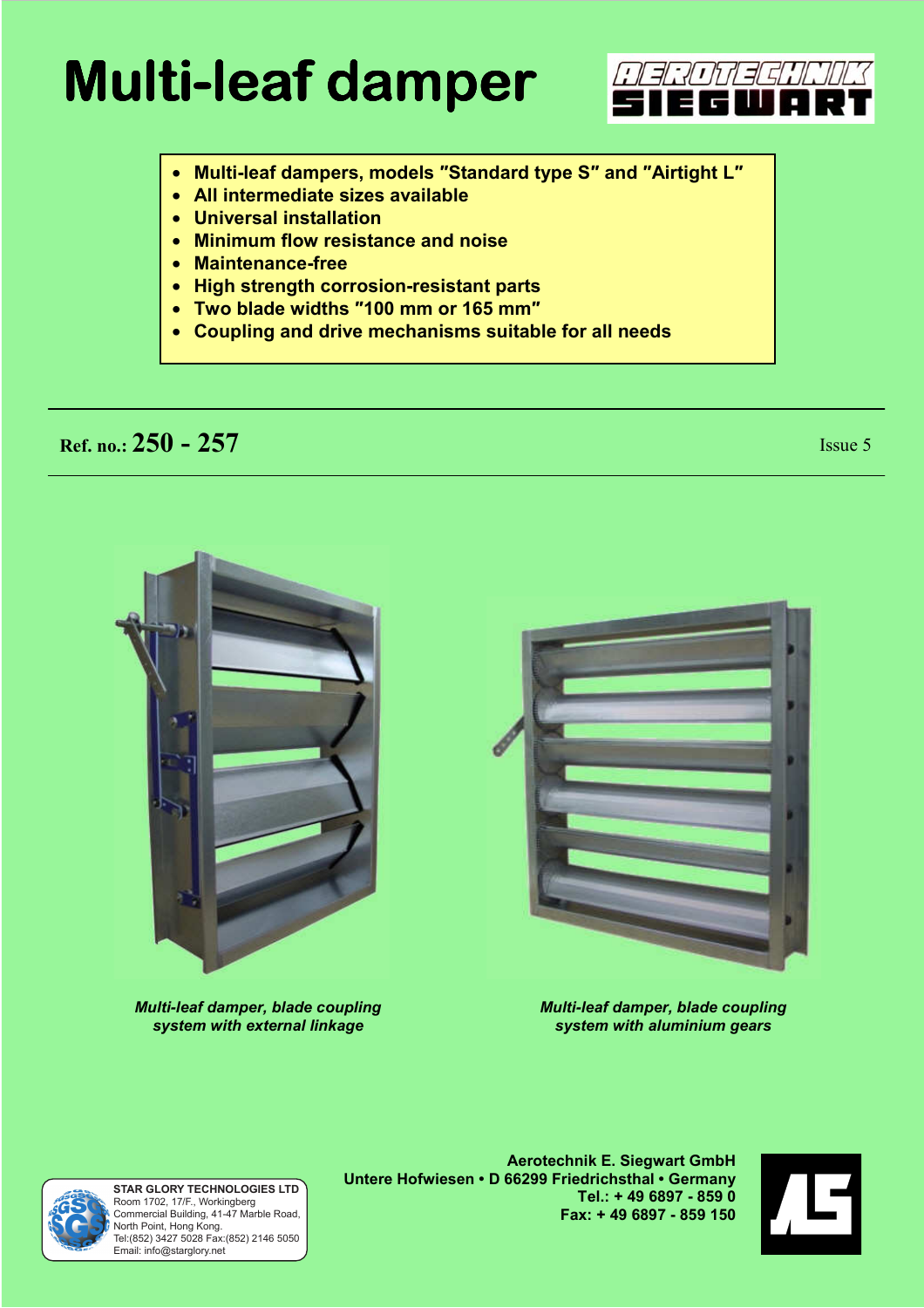**Ref. no.: 250 - 257** Issue 5



## **Advantages and design features of the dampers:**

**Models:** The range includes the standard model "JS" and the model "JL", which is airtight according to DIN 1946 part 4 and DIN EN 1751 class 4, in addition to class 2 (test certificates for all EN 1751 classes available).

#### **Dimensions:** See width (a) and height (b) in tables below; intermediate sizes are available and are charged at the price of the next largest dimension.

- **Frame:** Of galvanized sheet steel, or stainless steel AISI: 316, with three flange profiles, guaranteeing universal installation. Any flange profile can be manufactured on request. If no flange profile is indicated, C 38 will be manufactured automatically.
- **Blades:** Of galvanized sheet steel, or stainless steel AISI: 316, torsion-proof aerofoil profiles widths of 100 mm or 165 mm, model JL with sealing lips, working in opposite orientations with particularly favourable drive and flow conditions.
- **Bearings:** Made out of polyamide, both models maintenance-free and airtight. Teflon and brass bearings are available for elevated temperatures, ball bearings for elevated pressure on request.

#### **Blade coupling systems:**

External linkage or with aluminium gears.

### **Adjustment options:**

Adjustable manually or by motor to provide optimal solutions for every use.

- **Axle extension:** An axle extension, consisting of a bushing, an extension axle and grooved pins, must allow aligned mounting of the servomotor. In addition, we always recommend the use of an intermediate bearing when employing axle extensions, in order to avoid distortion of the drive axle. Please consult us when installing multi-leaf dampers under thermal stress, since the use of a universal coupling may be required in this case.
- **Accessories:** Fastening devices for mounting all commercially available actuators are supplied as standard.
- **Combination:** Standard combination with the weather resistant louvre, ref. nos. 260 and 261, is also available.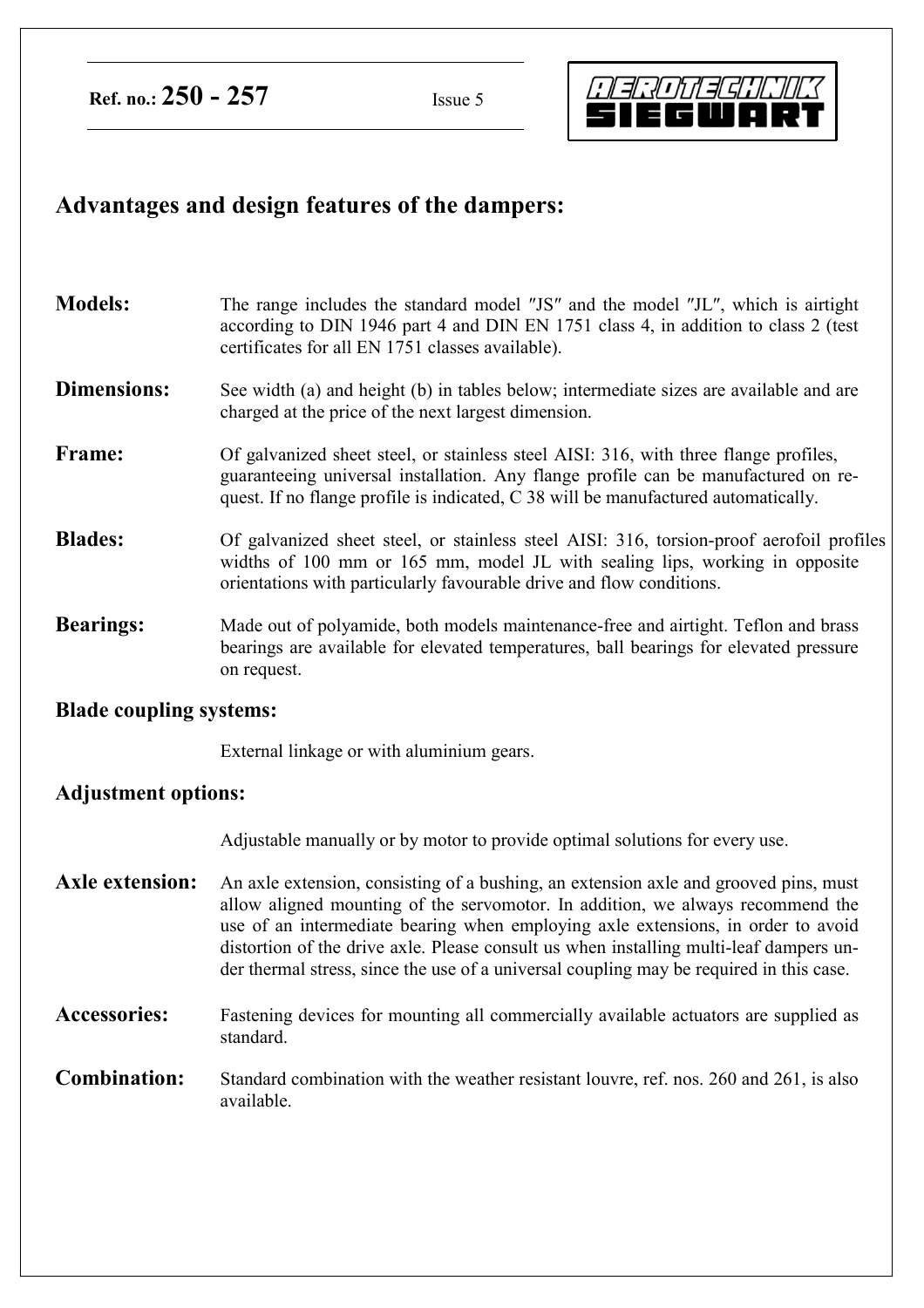

| Galvanized sheet steel, linkage in the opposite direction    | 140 |     | 175 |  |
|--------------------------------------------------------------|-----|-----|-----|--|
| Galvanized sheet steel, linkage in the same direction        | 140 |     | 175 |  |
| Material 1.4301 (with external linkage)                      | 140 |     | 175 |  |
| Material 1.4571 (with external linkage)                      | 140 |     | 175 |  |
| Material aluminium with internal gear   external linkage 110 |     | 140 | 175 |  |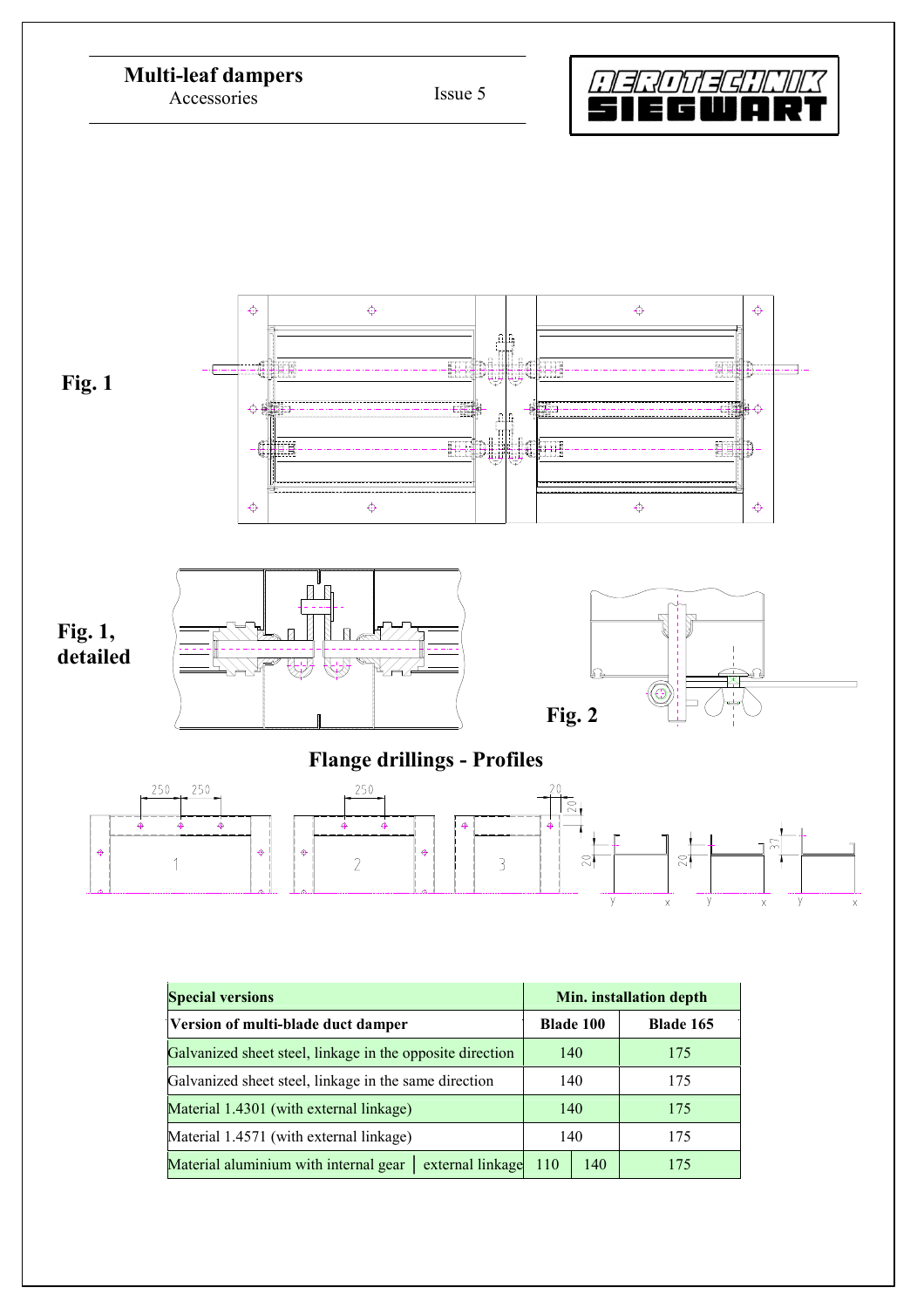

#### **Specification text**

Multi-leaf damper manufactured by AEROTECHNIK SIEGWART, version JL. Airtight according to DIN 1946 part 4 and DIN EN 1751 class 4, frame of galvanized sheet steel 1.25mm, blades 165 mm wide, in torsion-proof aerofoil profile galvanized steel 0.9mm with sealing lip, bearing maintenance-free and airtight, blade coupling system with external linkage on one side (or aluminium gears and sealing rings on one side, blade end opposite gear with sealing).

Dimensions: Width  $(a) =$  mm

Height  $(b)$  = mm

Accessories: